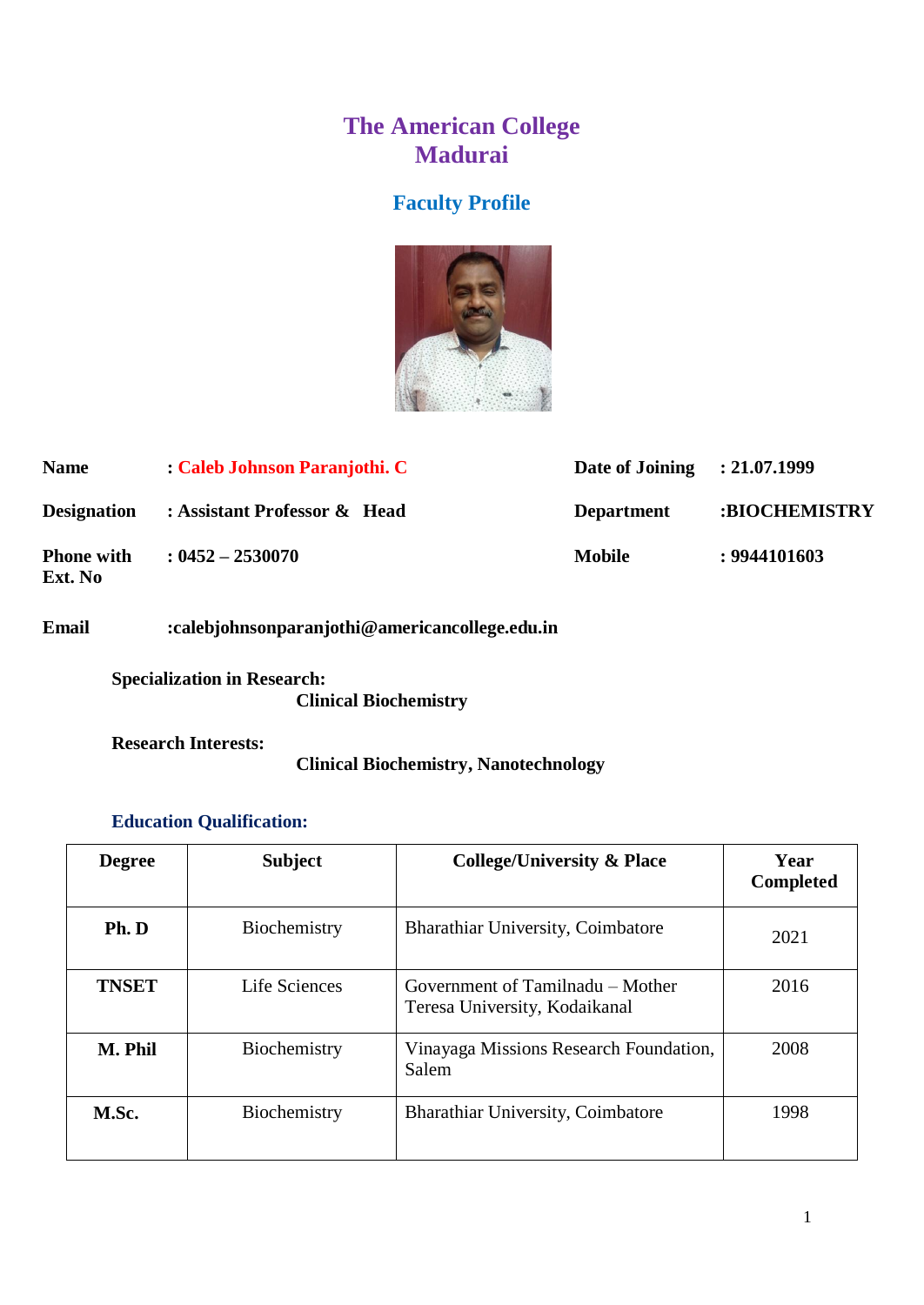| B.Sc.      | Chemistry                   | Gandhigram Rural Institute, Gandhigram,<br>Dindigul | 1992 |
|------------|-----------------------------|-----------------------------------------------------|------|
| DEE        | ECG $&$<br>Echocardiography | Christian Medical College & Hospital,<br>Vellore    | 1995 |
| <b>DMM</b> | Marketing &<br>Management   | Madurai Institute of Social Sciences,<br>Madurai    | 1998 |
| CCF        | French                      | <b>Alliance Françoise</b>                           | 2003 |

#### **Work Experience:**

| <b>Institution / Company</b><br><b>Designation</b> |                               | Year – From (month/year)<br>To (month/year) |
|----------------------------------------------------|-------------------------------|---------------------------------------------|
| Coordinator/Head                                   | The American College, Madurai | June 2013                                   |
| Lecturer                                           | The American College, Madurai | $2004 - 2013$                               |
| Junior Lecturer                                    | The American College, Madurai | 1999 - 2004                                 |

### **Administrative / Academic Position/s (held / currently holding):**

| Positions held / currently holding                                      | $Year - From (month/year)$<br>To (month/year) |
|-------------------------------------------------------------------------|-----------------------------------------------|
| Coordinator/Head                                                        | June $2013 -$ till date                       |
| <b>Placement Director</b>                                               | $2020 -$ till date                            |
| Liaison Officer – Paramash UGC Scheme - Mentor – Mentee<br>Institutions | $2020$ - till date                            |
| Warden, Washburn Hall                                                   | February 2010 – June 2011                     |
| Superintendent, Dudley Hostel                                           | July 1999 – July 2000                         |
| President, Biochemistry association                                     | 5 years                                       |

### **Membership in Professional Bodies:**

| Positions held / currently holding in Professional Body                     | $Year - From (month/year)$<br>To (month/year) |
|-----------------------------------------------------------------------------|-----------------------------------------------|
| Member, Board of studies, Madurai Kamaraj University, Madurai               | $2016 -$ till date                            |
| Member, Boards of Studies, The American College, Madurai                    | $1999 -$ till date                            |
| External Examiner, Madurai Kamaraj University Central Valuation,<br>Madurai | $2000 - 2006$                                 |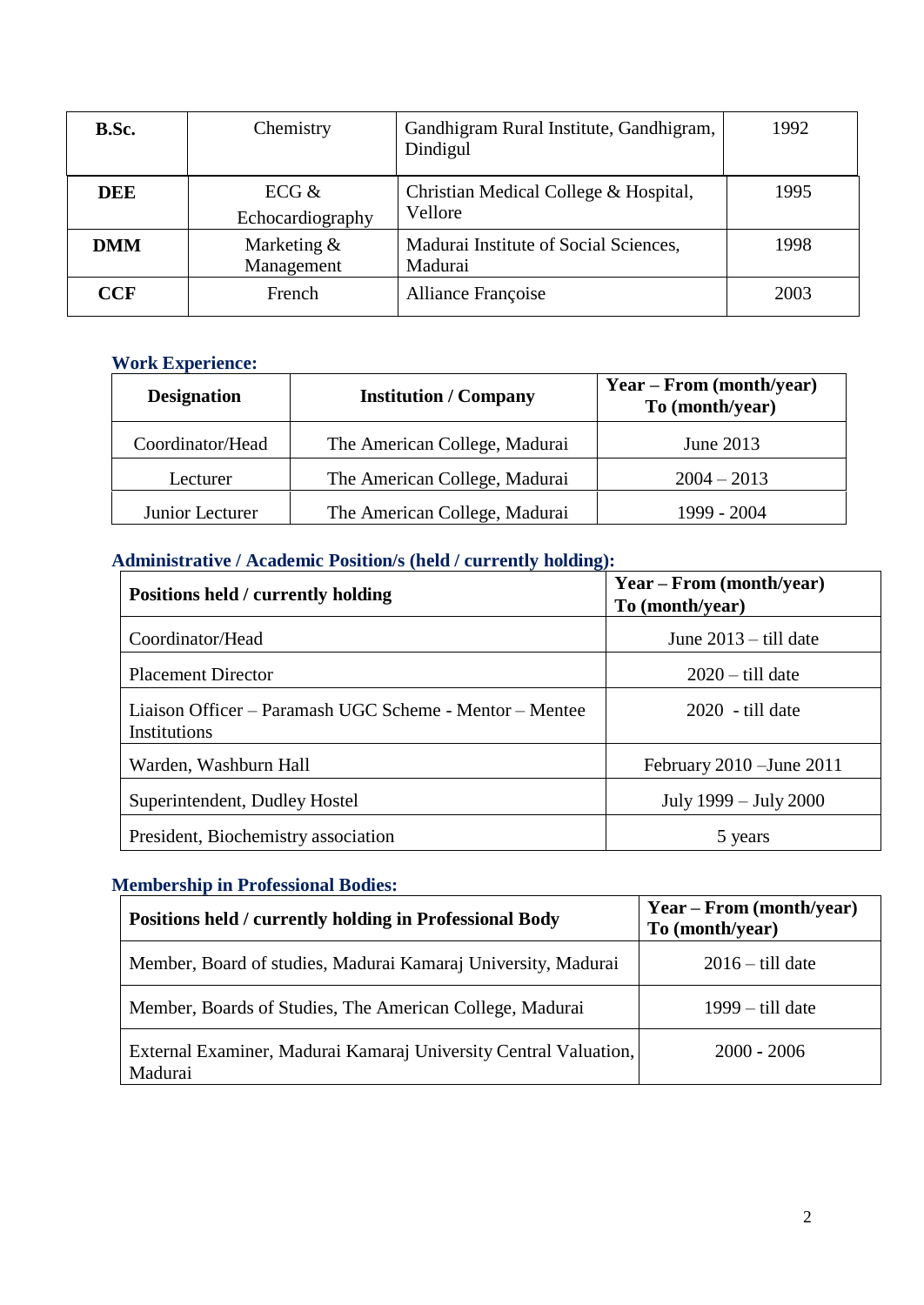#### **Publications:**

#### **International Journals:**

**Caleb Johnson, C.,**Muthuganapathy, KN. And Balakumar, T. Approaches for scaling up thebiocolorant yield potential of fresh waterCyanobacteria. *[www.microbiologyou.com](http://www.microbiologyou.com/)* (Electronic publication).

**Caleb Johnson, C** and S. R. Murali - A Study of Multidrug resistance bacteria from UTI patientsin theInternational Journal of Scientific &Engineering Research, Volume 7, Issue 11, November 2016 - ISSN 2229-5518.

**Caleb Johnson Paranjothi. C** and S. R. Murali - Antibacterial activity and GCMS analysis of the extract of leaves of Rhizophora Apiculata (AMangrove Plant) in the World Journal of Pharmaceutical Research, Volume 7, Issue 11, 608-615, May 2018 - ISSN 2277– 7105. SJIF**Impact factor 8.074Books:**

#### **Conference / workshop/ Seminar Presentations:**

| Name of the Seminar/<br>Conference/Symposia<br>Workshop etc.,                            | Name of the<br><b>Sponsoring</b><br><b>Agency</b> | Title of paper                                                                                                       | <b>Institution, Place and</b><br><b>Date</b>                                                                                      |
|------------------------------------------------------------------------------------------|---------------------------------------------------|----------------------------------------------------------------------------------------------------------------------|-----------------------------------------------------------------------------------------------------------------------------------|
| International<br>Conference on<br>Microbial<br>Biotechnology, Trade<br>and public policy |                                                   | Approaches for scaling up<br>thebiocolorantproduction<br>potential of freshwater<br>Cyanobacteria.                   | Osmania University,<br>Hyderabad,<br>AndhraPradeshState,<br>India. July 15-17,<br>2000                                            |
| New horizons in<br>Biotechnology                                                         |                                                   | Phycobilins production<br>potential of fresh water<br>cyanobacteria: A<br>Biotechnological approach                  | <b>Regional Research</b><br>laboratory, CSIR,<br>Trivandrum, Kerala<br>State.<br>India. April 18-21, 2001                         |
| National Symposium<br>on Biotechnology for<br>Sustainability in<br>Agriculture           | <b>ICAR</b>                                       | <b>Aluminium Toxicity</b><br><b>Expression</b> in Rice<br>Genotypes.                                                 | G.B. Pant University of<br>Agriculture and<br>Technology, Pantnagar,<br>Uttar Pradesh State,<br>India,<br>April $27 - 29$ , 2000. |
| National Symposium<br>on Plant Biochemistry<br>and Biotechnology<br>- Modern Trends      | <b>ICAR</b>                                       | Induction of Phycobilisome<br><b>Pigments in FreshWater</b><br>Cyanobacteria and its<br>Application in Biotechnology | The American College,<br>Madurai, Tamilnadu State,<br>India, March 1-3, 2001.                                                     |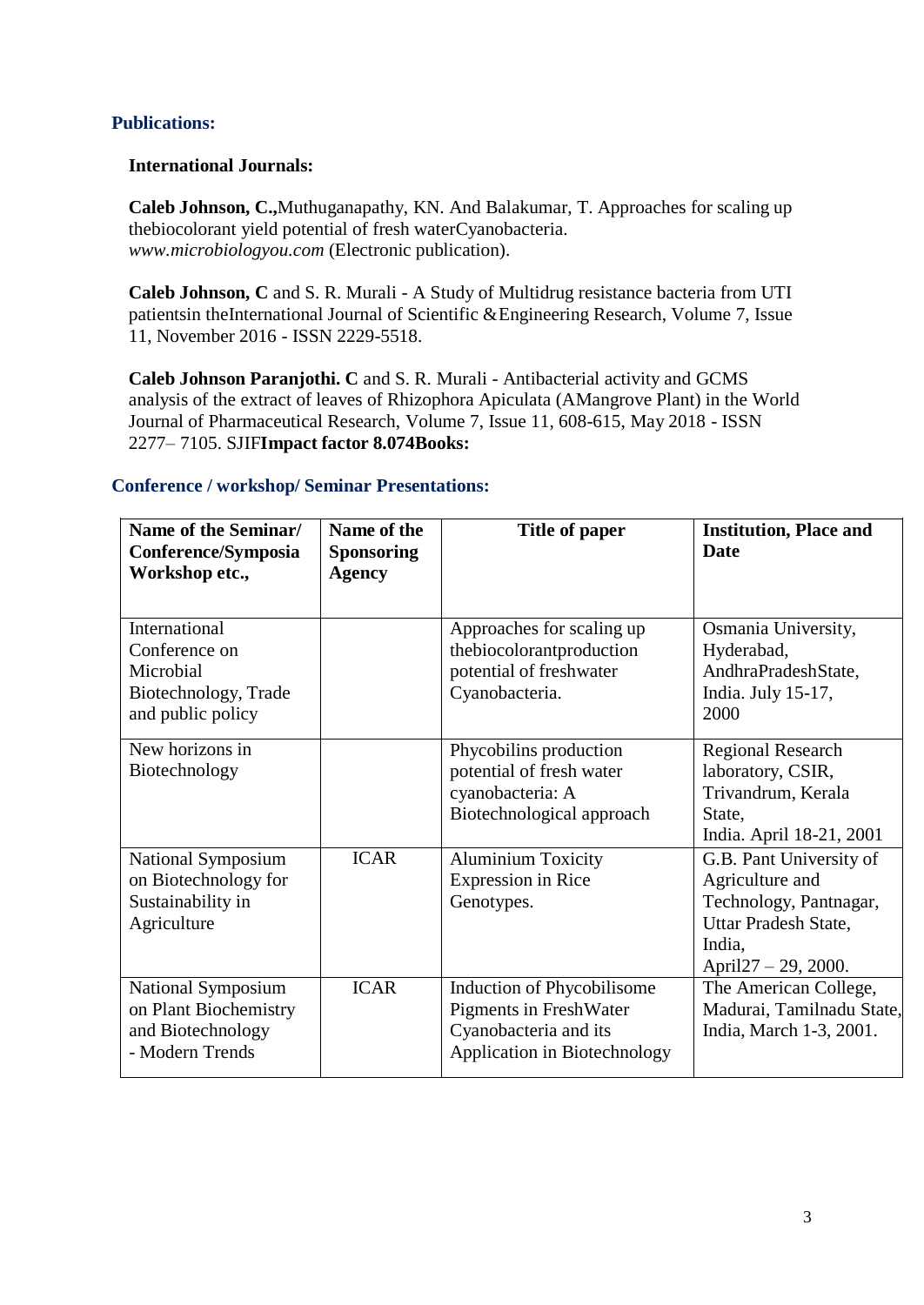### **Served as experts, chairpersons or resource persons, Lectures / Talks given:**

| Name of the<br>Seminar/Conference/<br>Symposia Workshop etc.,                    | <b>Name of the Sponsoring</b><br><b>Agency</b>                                                                                                         | Title of paper                 | <b>Institution, Place and</b><br><b>Date</b>                                                 |
|----------------------------------------------------------------------------------|--------------------------------------------------------------------------------------------------------------------------------------------------------|--------------------------------|----------------------------------------------------------------------------------------------|
| <b>Resource Person</b>                                                           | V.V. Vanniaperumal<br>College for Women                                                                                                                | Probiotics and<br>Probiotics   | V.V.<br>Vanniaperumal<br>for<br>College<br>Women,<br>Virudhunagar,<br>Tamilnadu state, India |
| <b>Guest Lecture</b>                                                             | Mother Teresa<br>University, Kodaikanal                                                                                                                | Lipid metabolism Mother Teresa | University, kodaikanal<br>at Madurai centre on<br>$10^{th}$ March 2016                       |
| <b>Young Student</b><br><b>Scientist Program</b><br>in science and<br>technology | <b>Human Resource</b><br>Development (HRD),<br>Govt. of India and<br>TNSCST (Tamil Nadu<br><b>State Council for Science</b><br>and Technology) Chennai | <b>Biological</b><br>Sciences  | The American<br>College, Madurai,<br>Tamilnadu State,<br>India.                              |
| Pharmaceutical<br>Marketing<br>Orientation program                               | The American College,<br>Madurai                                                                                                                       | <b>Basic Sciences</b>          | The Placement cell,<br>The American<br>College, Madurai,<br>Tamilnadu State, India.          |
| NSS camp                                                                         | NSS, The American<br>College, Madurai,<br>TamilNadu State, India                                                                                       |                                | Chidambarampatti<br>Madurai<br>district on 11 <sup>th</sup> March<br>2016.                   |

# **Other responsibilities:**

| Name of the                 | <b>Name of the Sponsoring</b> | <b>Institution, Place and</b> |
|-----------------------------|-------------------------------|-------------------------------|
| Seminar/Conference/S        | <b>Agency</b>                 | Date                          |
| ymposiaWorkshop             |                               |                               |
| etc.,                       |                               |                               |
| <b>Organizing Secretary</b> | Ministry of Culture, Govt. of | The American College,         |
| "Vigyan Sarvatra Pujyate",  | India                         | Madurai, Tamil Nadu           |
| Science week festival       |                               | State, India.                 |
|                             |                               | February 22 – 28 2022         |
| <b>Treasurer</b>            | <b>ICAR</b>                   | The American College,         |
| Local Organizing, Committee |                               | Madurai, Tamil Nadu           |
| "National Symposium on      |                               | State, India.                 |
| <b>Relevance of Plant</b>   |                               |                               |
| Biochemistry and            |                               |                               |
| Biotechnology – Modern      |                               |                               |
| Trends"                     |                               |                               |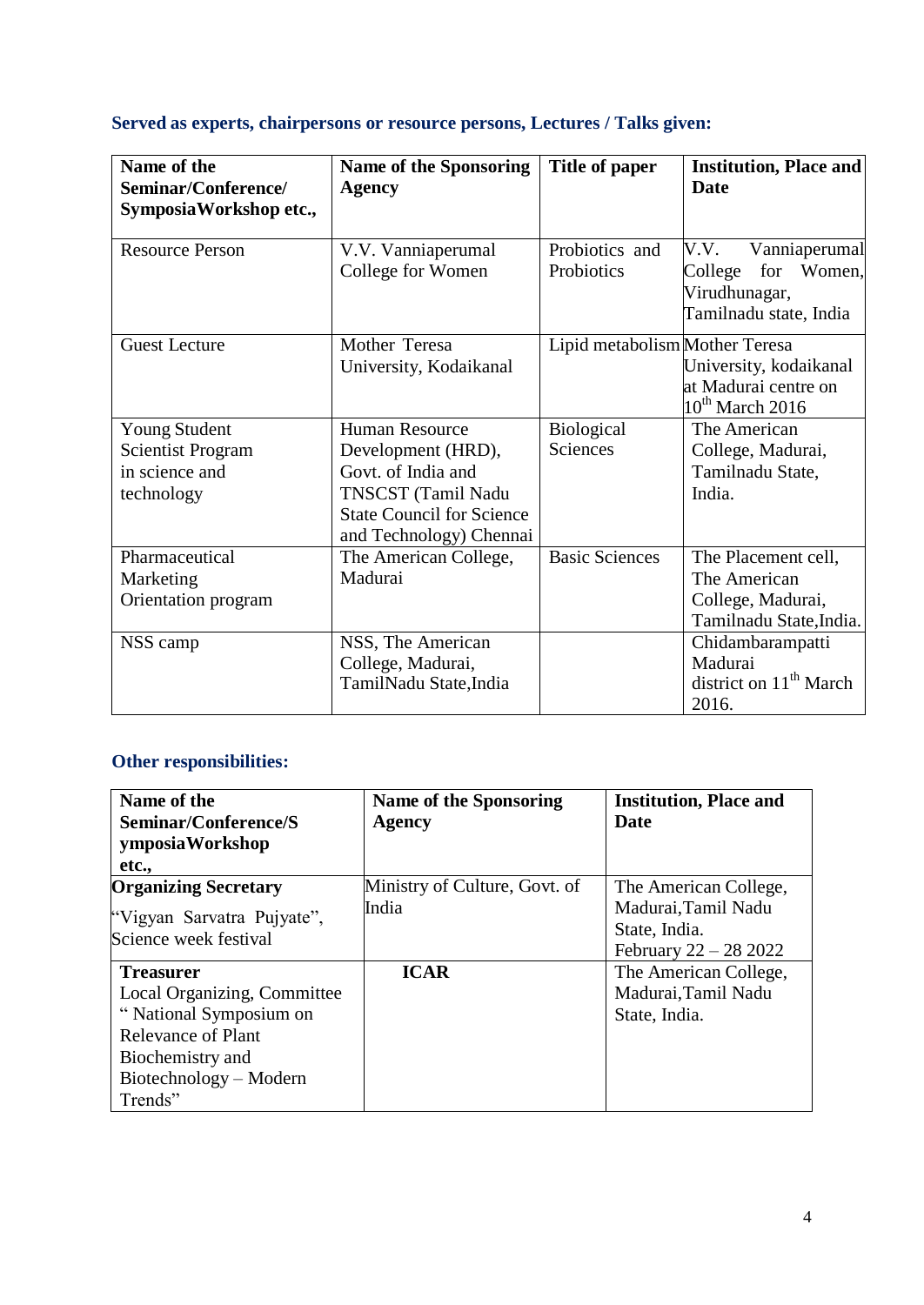| <b>Chief Superintendent</b> | <b>Human Resource</b>      | The American College, |
|-----------------------------|----------------------------|-----------------------|
| <b>Young Student</b>        | Development (HRD), Govt.   | Madurai, Tamil Nadu   |
| <b>Scientist Programme</b>  | of India and TNSCST        | State, India.         |
| EntranceExamination         | (Tamil Nadu State Council) |                       |
| 2002,                       | for                        |                       |
|                             | Science and Technology)    |                       |
|                             | Chennai                    |                       |

#### **Extension activities:**

#### **Service Learning Programme (SLP)**

Guided Biochemistry Students on " Assessment of the Nutritional status of the residents of aselected village - sponsored by United Board forChristian higher education in Asia (UBCHEA),USA.

#### **Former Project leader**

Service Learning Programme - Village Ecology – Action on Health - Guiding students of different disciplines on the programme

#### **Symposia / Workshops Organized**

Conducted a One day workshop on **"BUILDING COLLEGE- INDUSTRY INTERFACE" & Symposium on RECENT ADVANCES IN BIOCHEMISTRY, BIOINFORMATICS & MOLECULAR BIOLOGY"** was organized by the department of Biochemistry on **15th & 16thFebruary 2008**. To provide a wide knowledge on protein profiling & drug designing experts Ms. Gayathri & Mr. Renjith Paulose from GVK Biosciences Pvt. Ltd. were invited.

Organized a visit for faculty and final year students to **AVN Ayurveda Formulations Pvt. Ltd., Madurai** to gain knowledge on various instruments in the R&D laboratory and the processes involved in the production of Ayurvedic medicines. Also visited **AVN Arogya Ayurvedic Hospital** on **11th of August 2014**.

Organized a field trip to **CFTRI (Central Food Technology Research Institute), Mysore**, Karnataka State, India on **29th September 2014.**

Organized **One - day workshop on Adolescent Health** on **17th October 2014** for our College students. Capt. Dr. B. Santhakumar, Dean, Madurai Medical College, Madurai was the chief Guest.

Organized **"Dengue Awareness Programme"** on part of the Service Learning Programme on 19 February 2015

Organized a **One - day training Program** on **First Aid** in association with **St. John Ambulance, India on 20th of February 2015.**

Organized an intercollegiate academic cum cultural competition **BIOCHEMICA"15** on the 3<sup>rd</sup> of March 2015. Students from seven colleges in and around Madurai participated inthe competition.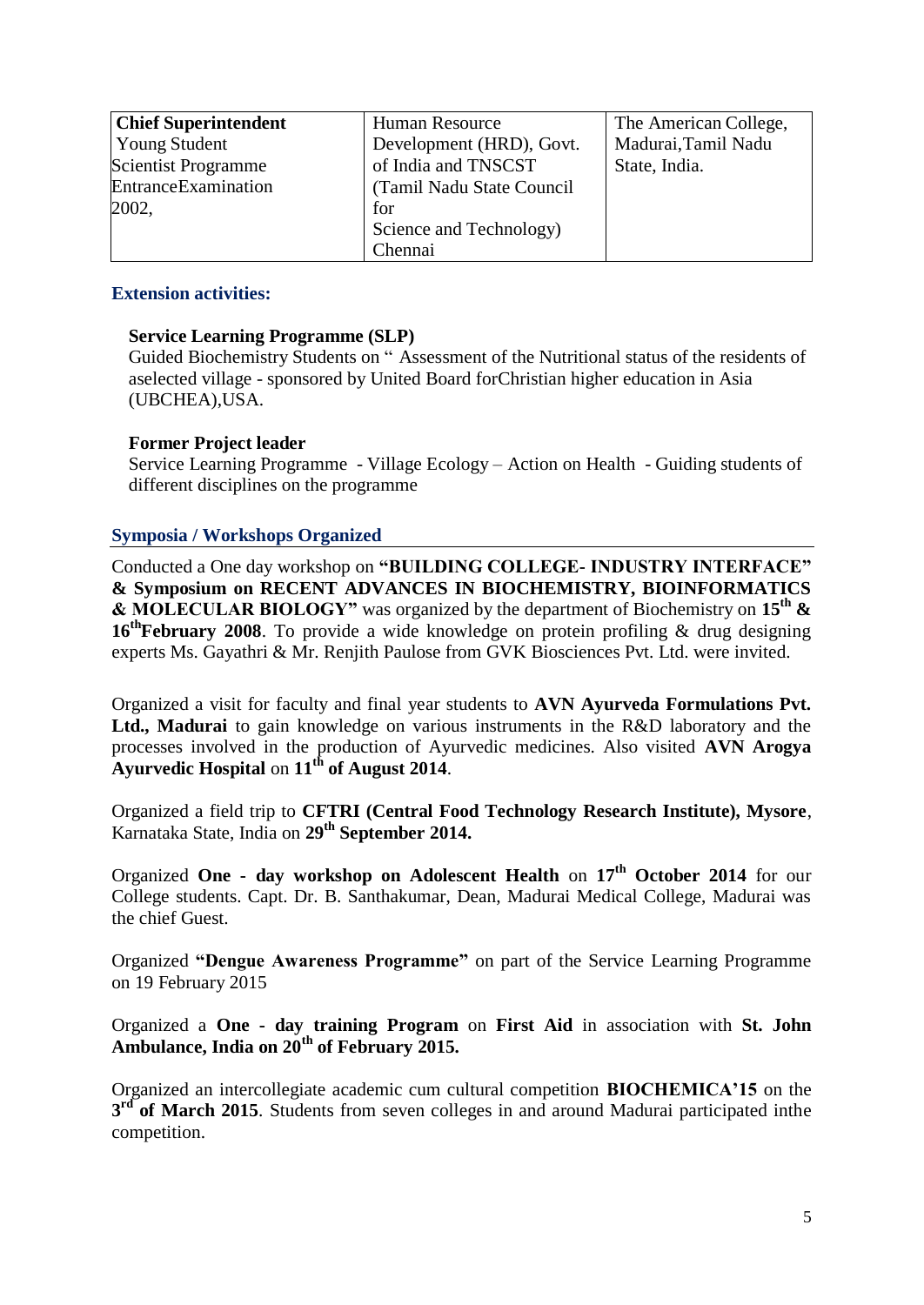Organized an visit to the **Anatomy Museum** at the **Madurai Medical College, Madurai** on the **13thof March 2015** for the students to visualize and observe the preserved specimens of Humans.

Organized an **Two day workshop on Food Technology** on the **15th & 16th September 2015**. Dr. J. Suguna, Designated Officer, Department of Food Safety and Drug Administration, Madurai was the chief guest.

Organized an industrial visit to the **Centre for Marine Fisheries and Research Institute (CMFRI), Cochin** on **26th September 2015.** 

Conducted a **Blood grouping camp** at Chidambarampatti, Madurai district in association with NSS units 3, 7, 9 of The American College, Madurai on **12th March 2016** as part of an extension activity.

Organized a **One day workshop on Food Technology** on **12 September 2016.** Dr. R. Suthakaran, Food Analyst, Food Analysis Laboratory, Madurai was the chief guest

Organized an Industrial tour to **Pasteur Institute, Coonoor**, Tamilnadu State, India on **26th** to **28th February 2017.**

Organized an **One - day training Program on First Aid** in association with **St. John Ambulance, India** on **28th of March 2017**.

Organized **"Dengue Awareness Programme"** by Administering **"Nilavembu Decoction"** on part of the **Service Learning Programme (SLP**) on 10 August 2017.

Organized a field visit to the **Regional Forensic Laboratory, Madurai**, on **8 September 2017**.

Organized a **One Day Symposium on Mental Health & Physical Fitness** on **12 February 2018.** Dr. A. Manivannan, Assistant Commissioner of Police, Madurai City was the chiefguest.

Organized a field visit to the **Aavin Dairy, Madurai** on **16 February 2018** for the II year Students.

Organized an **"Action on Health"** programme by **Administering Albendazole** to students on part of the Service Learning Programme (SLP) - village ecology of the American college, Madurai in association with the Corporation of Madurai on 26 February 2018

Organized a **"One day workshop on Food Technology** on **16 October 2018**. Mr. **Suraj Sundara Shankar**, Proprietor, SVS Foods, Madurai was the chief guest.

Organized a **Peer group discussion on "Basic Concepts in Biochemistry**"on 27 August 2021 in **collaboration** with the Department of Biochemistry, **V, .V. Vanniaperumal College for Women,** Virudhunagar, Tamilnadu state, India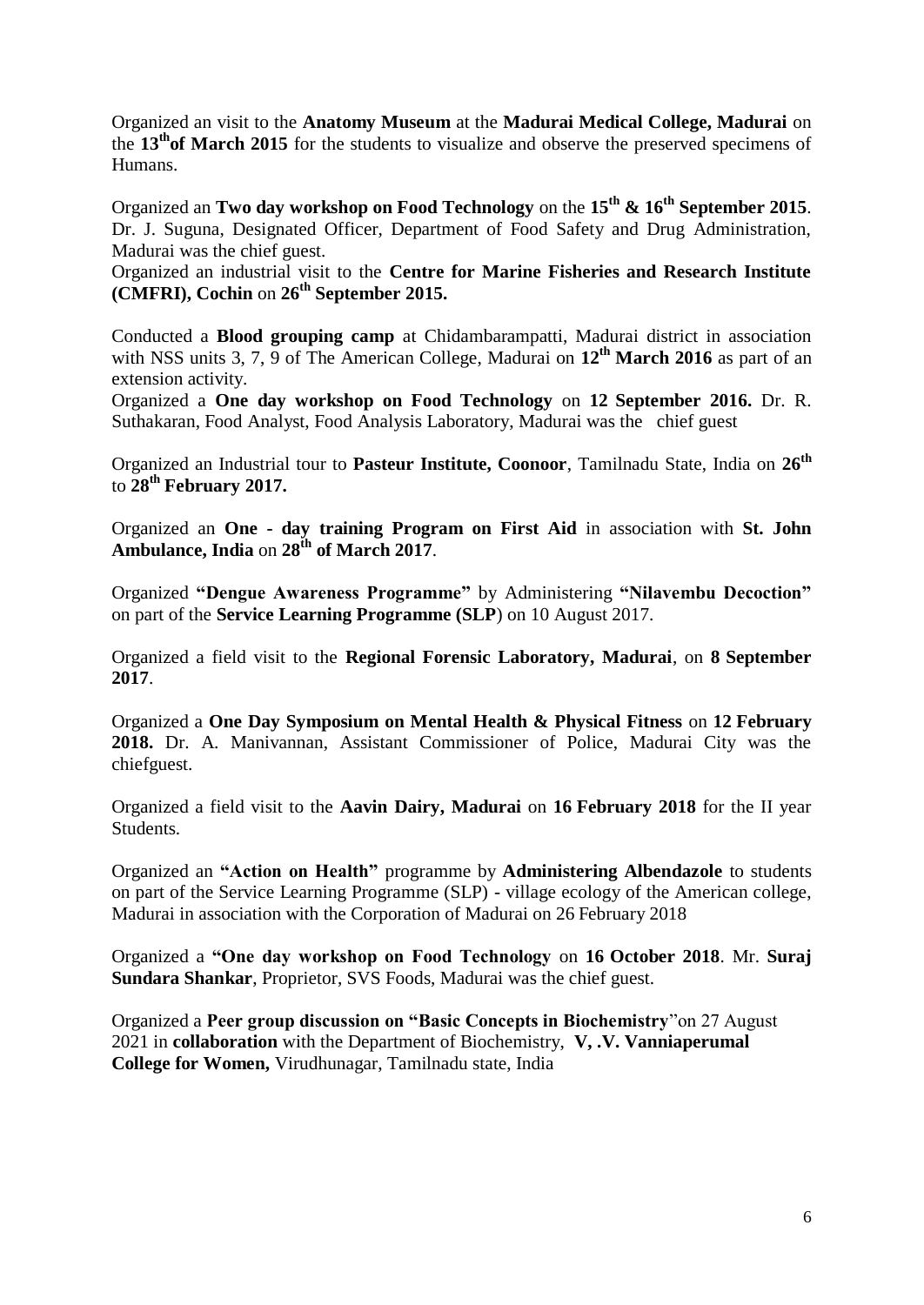#### **Webinar Organized**

**International Webinar on "Research Avenues in Biochemistry"** on the 11 & 12 June 2020, organized by the Department of Biochemistry, The American College, Madurai, Tamilnadu, State, India

**National Webinar on "Trends in Bio - Entrepreneurship"** on the 01 September, 2021, organized by the Department of Biochemistry, The American College, Madurai, Tamilnadu, State, India

#### **Symposia/ Conference / Workshop Attended**

**"Symposium on Recent Trends in Immunology**" held on 28 and 29 of January 1998 at the Department of Biochemistry, Avinashilingam Deemed University, Coimbatore, Tamilnadu, State, India

**"Symposium on Recent Developments in Biological Sciences"** held on 7 and 8 of March 1998 at the Department of Biochemistry, Kongunadu Arts & Science College, Coimbatore, Tamilnadu State, India.

**"Workshop on Basic Techniques in Modern Biology"** held on Januray 11 & 12, 2000 at The Department of Biotechnology, Ayya Nadar Janakiammal College, Sivakasi, Tamilnadu State, India

**"National symposium on Phycology in the New Millennium"** held from 1 – 3, March 2000 at the Centre for Advanced studies in Botany, University of Madras, Tamilnadu State, India

**"National Symposium on Biotechnology for Sustainability in Agriculture"** held on April  $27 - 29$ , 2000 at the Departments of Molecular Biology and Genetic Engineering & Biochemistry, G.B. Pant University of Agriculture and Technology, Pantnagar, Uttar Pradesh State, India.

"**International Conference on Microbial Biotechnology, Trade and Public Policy"** held on July 15 – 17, 2000 at the Department of Microbiology, Osmania University, Hyderabad, Andhra Pradesh State, India.

"**National Symposium on Relevance of Plant Biochemistry & Biotechnology – Modern Trends**" held on March  $1 - 3$ , 2001 at the Department of Biochemistry, The American College, Madurai,Tamilnadu State, India.

**"International Conference on New Horizons in Biotechnology"** held on April 18 – 21, 2001 at the Regional Research Laboratory (RRL), CSIR, Trivandrum, Kerala State, India.

**"Workshop on Techniques in Experimental & Clinical Immunology"** held on February  $25<sup>th</sup>$  &  $26<sup>th</sup>$ , 2004 at the Department of Biochemistry, St. Joseph's College, Tiruchirapalli, Tamilnadu State, India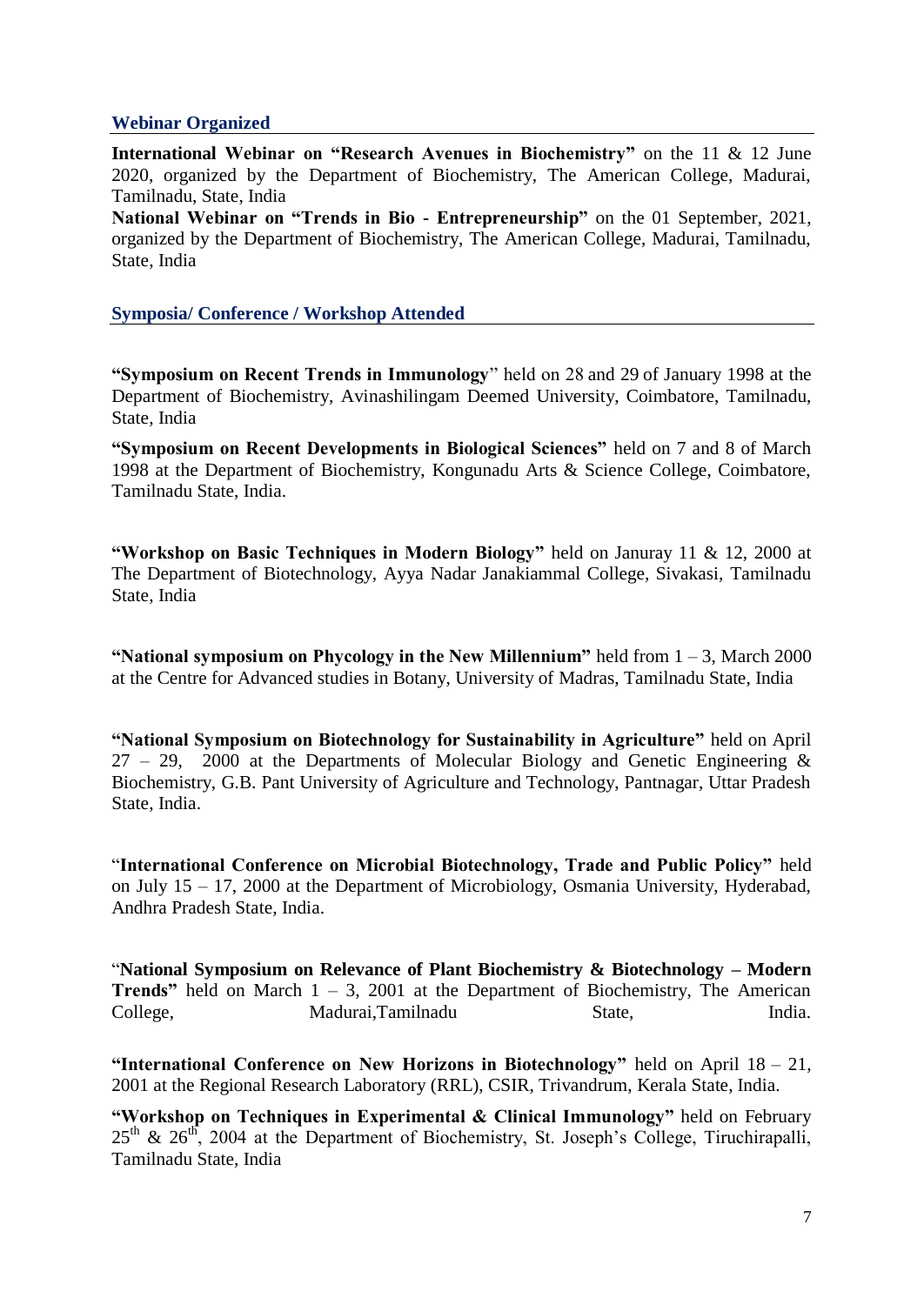"**Workshop on Bioengineering"** held on 22 – 25, January 2007 at the Department of Biotechnology, Bioinformatics & Microbiology, Ayya Nadar Janakiammal College, Sivakasi, Tamilnadu State, India

"National workshop on Biodiesel" held on October  $17<sup>th</sup>$  &  $18<sup>th</sup>$ , 2007, Organized by the School of Energy, Environment and Natural Resources, Madurai Kamaraj University, Madurai, Tamilnadu State, India.

"**Technical Update Seminar On Cutting Edge Molecular Techniques"** held on March 1,2008 at the Lady Doak College, Madurai, Tamilnadu State, India.

**"Workshop on Computational Biology and Drug Designing"** on 13, July 2010 organized by Genocom Research Institute, Madurai, Tamilnadu State, India.

**"Training in Phytochemical Techniques"** held from 22 – 23 November 2010, at the Centre for Pharmacognosy, Pharmaceutics & Pharmacology, Institute of Ayurveda & Integrative Medicine, Bangalore, Karnataka State, India.

DBT sponsored **"National Conference on Community Microbial Consortia and the HumanHolobiont – Implications of yet – Uncultured Microorganisms in Systemic Health, Disease & Personalized Medicine",** organized by department of Immunology & Microbiology, The American College, Madurai on  $7<sup>th</sup>$  &  $8<sup>th</sup>$  December 2015.

**"Time Management"** Faculty development programme on 29 & 30, March 2016 conducted by the ICT academy of Tamilnadu at the American college, Madurai, Tamilnadu State, India.

**"**International conference on **New Horizons, Emerging Challenges and Recent Paradigms in Food Mediated Immunity and their role in Human Health and Longevity"** on the 31 – 1, September 2016 organized by the PG & Research department of Zoology and Department of Immunology & Microbiology, The American College, Madurai, Tamilnadu State, India.

"**Science Academies Lecture workshop on Introduction to Modern Biology"** on 19 – 21, 2017 organized Dept of Zoology, The American College, Madurai, Tamilnadu State, India.

**International symposium on "The Engineering of Drug Delivery Systems using Ultrasound – Responsive Biomolecules"** on 19 September, 2017, organized by the Research advisory committee of the Fatima College, Madurai, Tamilnadu State, India

**Seminar on "Enhancement of quality of Curricula"** for Chairpersons & members of the boards of studies organized by the Madurai Kamaraj University, Madurai, Tamilnadu State, India on 20 December,2017.

**"Science Academies Lecture workshop on Recent Trends in Modern Biology"** on 23 – 25, January 2018, organized by the PG & Research Department of Zoology, The American College, Madurai, Tamilnadu State, India.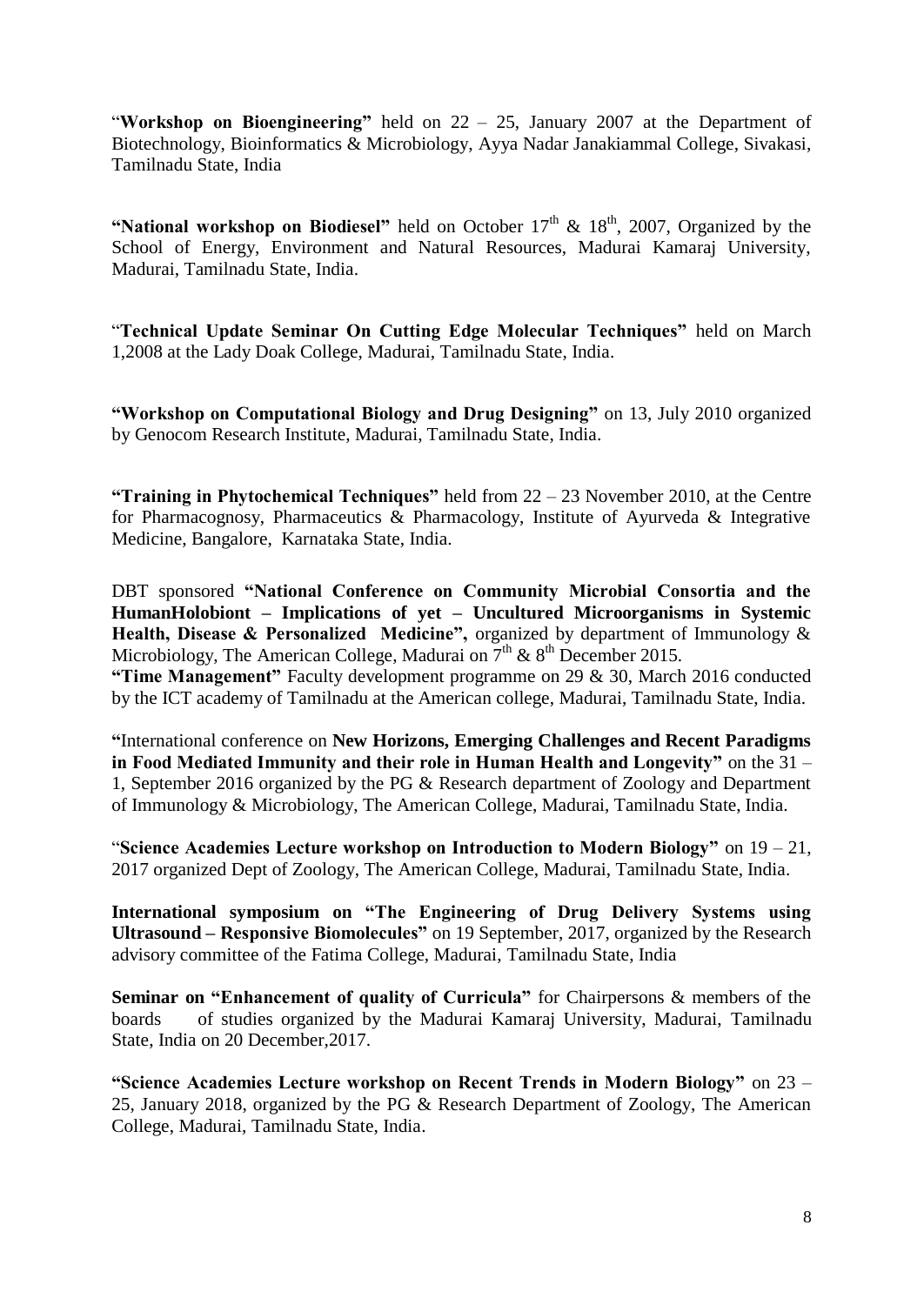International symposium on **"Biomedical Research: Challenges & Opportunities"** on 07 February, 2018 organized by the Research advisory committee of the Fatima College, Madurai, Tamilnadu State, India

National conference on **"Impacts of Pollution on Health and Restoration of Quality Environment through Biotechnology Applications"** on 2 & 3 February 2018 organized by the PG & Research Department of Zoology & PG Department of Immunology & Microbiology, The American College, Madurai, Tamilnadu State, India

**International seminar on Waste Management** on 3 September 2018 organized by the National Centre of Excellence (MHRD), Thiagarajar College, Madurai, Tamilnadu State, India and Nottingham Trent University, United Kingdom.

**National Conference on "Western Ghats: Treats and Conservation"** on 17 October 2018 organized by the PG & Research Department of Zoology, The American College, Madurai, TamilNadu State, India in association with Save western Ghats Movement (SWGM).

**Recent Trends in Modern Immunology** on **23 January 2019** organized by Department of Immunology & Microbiology, The American College, Madurai, Tamilnadu State, India

**International Conference on "Coral Reefs: Threats and Conservation"** on 12 February 2019 by the PG & Research Department of Zoology, The American College, Madurai, Tamilnadu State, India

Training in Research Based Pedagogical Tools in the **Faculty workshop on "Science through inquiry and research' (STIR**  $-19$ **) on 17 to 18 October 2019, sponsored by the** UBCHEA and organized by the PG & Research Department of Chemistry, Bishop Heber College (autonomous), Tiruchirappalli, Tamilnadu State, India in Collaboration with the United Board for Christian Higher Education in Asia (UBCHEA).

**National Conference on "Recent trends in Biological Sciences (RTBS 2020)"** on 3 February 2020, organized by PG & Research Department of Zoology, The American College, Madurai Tamilnadu State, India in association with Indian Science Congress Association, Chennai chapter, Tamilnadu State, India

**National Seminar on "Avenues of Research in Biology"** on February 12, 2020, organized by the PG Department of Zoology, Fatima college (autonomous), Madurai, Tamilnadu State, India

**International webinar on ""Innovation in Transdermal Drug Delivery – Key Considerations""** on June 20, 2020 organized by Department of Pharmacy, Annamalai University, Chidambaram, Tamilnadu State, India

National level conference on "Life Sciences" on 29.06.2020 organized by the Department of Microbiology, K. R. College of Arts & Sciences, Kovilpatti, Tamilnadu State, India **Faculty development Programme** on **"Intellectual Property Rights in Biotechnology"** from 22 – 24, September 2021, organized by the Department of Biotechnology in association with the Internal Quality Assurance Cell (IQAC) under UGC PARAMASH Scheme, Ayya Nadar Janaki Ammal College, Sivakasi, Tamilnadu State, India.